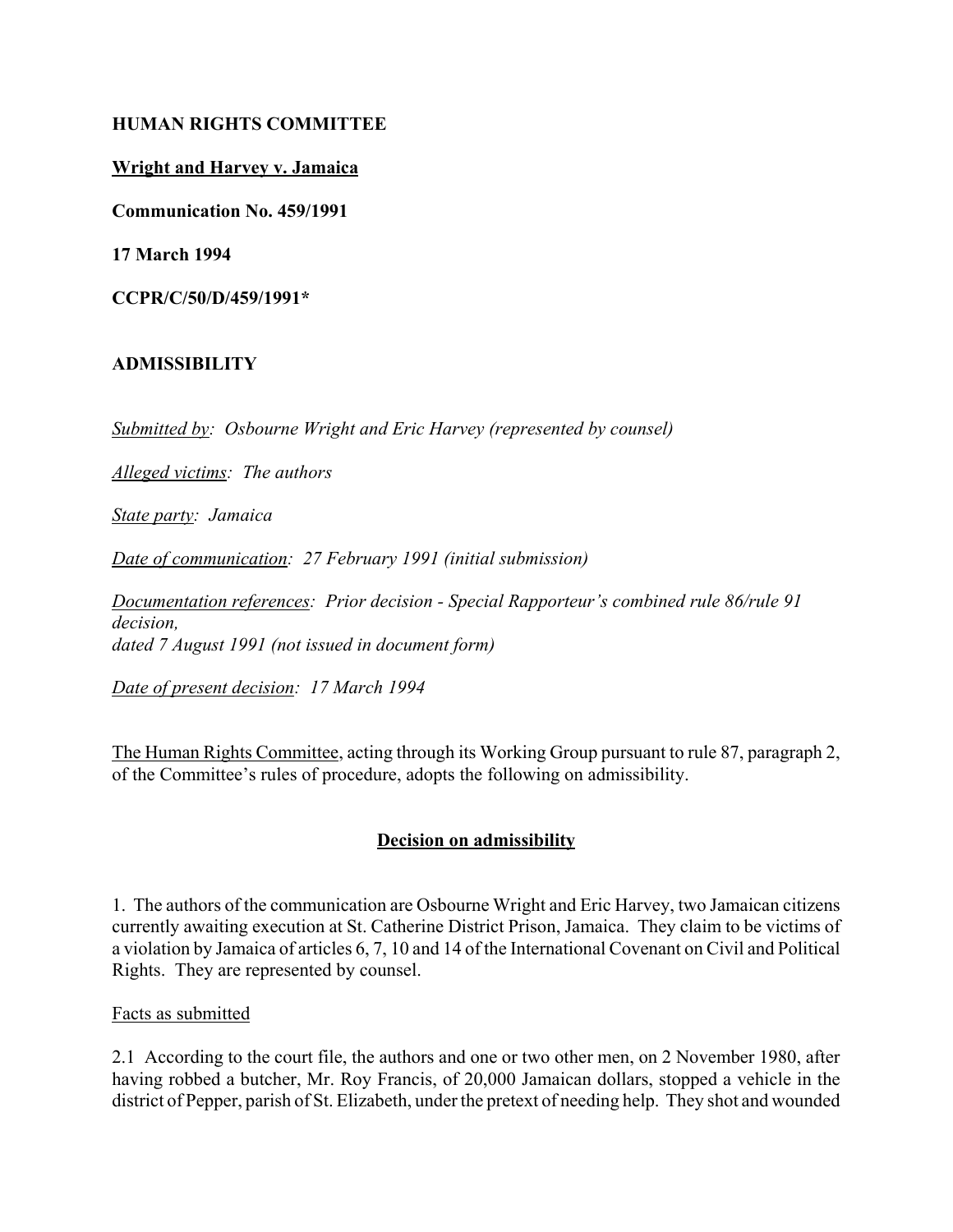the driver, Stanville Beckford, and then shot and killed one Timothy Clarke, a car passenger who was trying to escape. Mr. Beckford testified that, before loosing consciousness, he saw Mr. Wright shooting Mr. Clarke. Kenneth White, who had been talking with the butcher prior to the robbery, identified Mr. Harvey as one of the participants. The butcher, Mr. Francis, made dock identifications of both Mr. Wright and Mr. Harvey as participants in the robbery. According to the testimony given by Detective Sergeant Ashman during the preliminary hearing, Mr. Wright, after his arrest on 2 November 1980, admitted the crime, indicated the hiding place of the murder weapon and directed the police to the addresses of his accomplices, Mr. Harvey and one Mr. Campbell. Money was found on both Mr. Wright and Mr. Harvey, in bundles of J\$200. The butcher's watch was found on Mr. Harvey. At the time of the retrial, Detective Ashman had died, and his deposition was admitted as evidence.

2.2 The defence was based on alibi. Mr. Wright states that he was at his girlfriend's house all morning and that he only left her place in the afternoon to buy some vegetables and to deposit J\$500 in his mother's saving account. It was then that he was arrested. He denies having admitted his participation in the killing to the police. Mr. Harvey states that he is a fisherman and the he was at Old Harbour Bay, mending his fishing nets, on 2 November 1980 and that he did not know Mr. Wright or Mr. Campbell. He was arrested on 4 November 1980, when he was just about to go to sea. He denies having been in possession of the butcher's watch or of any watch similar to it.

2.3 The authors were charged with the murder of Timothy Clarke in December 1980 and committed for trial in October 1981. In July 1983, at the conclusion of their trial, the jury did not return a unanimous verdict and a retrial was ordered. The retrial took place in the Home Circuit Court of Kingston. On 29 April 1988, the authors were found guilty and sentenced to death. The Court of Appeal of Jamaica dismissed their appeals on 10 October 1988 and produced a written judgment on 15 November 1988. In February 1991, the Judicial Committee of the Privy Council dismissed the authors' petition for special leave to appeal. With this, it is submitted, domestic remedies have been exhausted.

2.4 In December 1992, the authors' offence was classified as capital murder under section 7 of the Offences against the Person (Amendment) Act 1992. The review process under the Act is currently stayed pending the outcome of a constitutional motion in another case, which challenges the constitutionality of the classification procedure established by the Act.

## **Complaint**

3.1 The authors claim that they did not have a fair trial. More particularly, they allege that the Judge's summing up was biassed in favour of the prosecution. The Judge allegedly did not give proper guidance to the jury on how to assess the evidential value of Ashman's deposition, and failed to warn the jury of the dangers of the admissibility of the evidence contained in the deposition, particularly in the light of the inability of the defendants to subject the evidence to crossexamination. Detective Ashman gave his deposition at the preliminary hearing before the Gun Court in 1981. Although Mr. Harvey was represented by a lawyer, no lawyer was present for Mr. Wright and no effective cross-examination of Mr. Ashman's evidence took place during the preliminary hearing. The Judge, in his summing up, conveyed the impression that the authors' failure to crossexamine Mr. Ashman during the preliminary inquiry justified conclusions adverse to them, without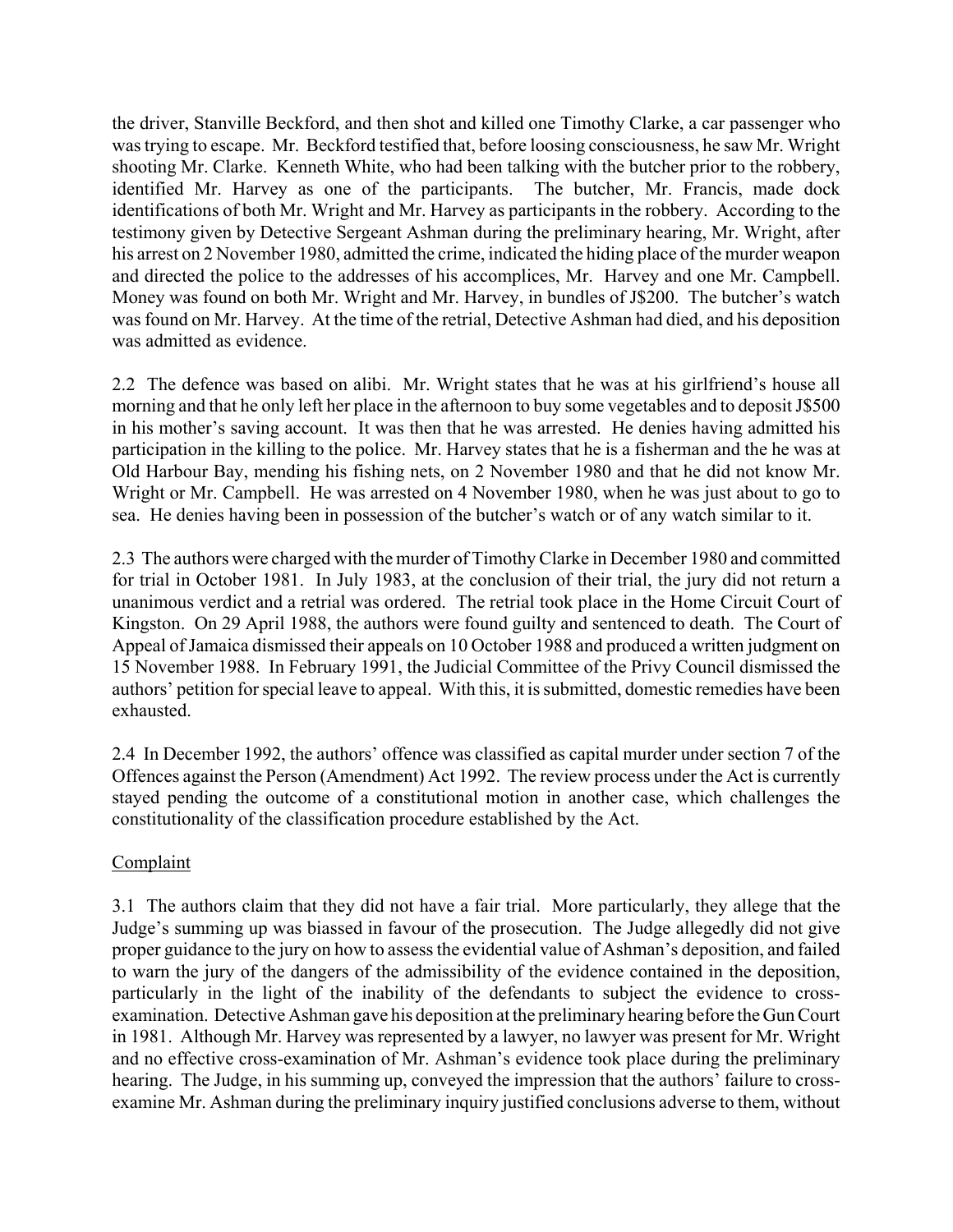taking into account the absence of a lawyer for Mr. Wright and the possible lack of instructions for Mr. Harvey's counsel. The Judge further did not sufficiently explain the danger of dock identifications and did not properly draw the attention of the jury to irregularities during the identification parade held for Mr. Harvey. Mr. Harvey claims that he was identified by Mr. White only at a second identification parade, which was unfairly conducted since the witness was given an opportunity to see him before the parade was held. Mr. Harvey was further only identified by Mr. Beckford and Mr. Francis in dock identifications that took place more than seven years after the event; both witnesses had failed to identify him at the identification parade. Mr. Wright claims furthermore that Mr. Beckford's dock identification of him was fraught with dangers, since Mr. Beckford had employed Mr. Wright five years before, and the employment had ended in disagreement. The failure of the Judge to give proper instructions to the jury with regard to these issues is said to amount to a violation of article 14, paragraph 1.

3.2 It is also alleged that the Judge refused to allow the defence to call a witness to prove the contents of the police station diary, which contained important references that would test the credibility of Mr. Ashman's uncorroborated statement. It is submitted that the defence learned the identity of the police officer who made the entry in the diary only during the course of the trial, despite earlier efforts to obtain information at the police station. The defence therefore had no opportunity to have said officer ready before the commencement of the trial. The witness arrived after the defence had completed its case, but before the Judge had started his summing up. The authors claim that there was therefore no reason for the Judge to refuse to have the witness heard and to have the contents of the police diary put to the jury. It is stated that the Judge's refusal to allow the witness violates article 14, paragraphs 1 and 3 (e), of the Covenant.

3.3 The authors further claim that article 14, paragraph 3 (c), has been violated in their case, since they were convicted some eight years after the incident. They contend that no reasonable excuse for this delay exists. The authors attach a schedule of the case history, which shows that a trial date was set on numerous occasions, but was then postponed to a later date because of the absence of either accused, defence lawyers or witnesses. In this context, the authors note that Mr. Wright was released from custody on 23 February 1984, after having been acquitted on another charge. He did not volunteer to appear and was re-arrested in the summer of 1986. However, this was said not to constitute a reason not to proceed with the trial immediately in 1986. The delay is said to be detrimental to the defence in view of the prosecution's reliance of dock identifications of the accused, made eight years after the incident took place. Also, in Mr. Wright's case, his main alibi witness, his then girlfriend, who gave evidence at the first trial, could no longer be found. Mr. Ashman died between the two trials, and the evidence from his deposition could not, therefore, be subjected to cross-examination. In this context, counsel notes that, at the hearing before the Judicial Committee of the Privy Council, their Lordships stated that they were not in a position to comment on the inefficiency of the judicial machinery in Jamaica.

3.4 The authors also claim that their rights under article 14, paragraphs 3 (b) and (d), have been violated. They claim that they suffered from a lack of adequate legal representation throughout the entire judicial process in Jamaica. Mr. Harvey submits that he was represented by a privately retained lawyer during the first trial, but that he depended on legal aid for the retrial. He claims that the legal aid attorney who represented him did not take a statement from him and that he met him for the first time in April 1988, at the beginning of the trial. Mr. Wright depended on legal aid for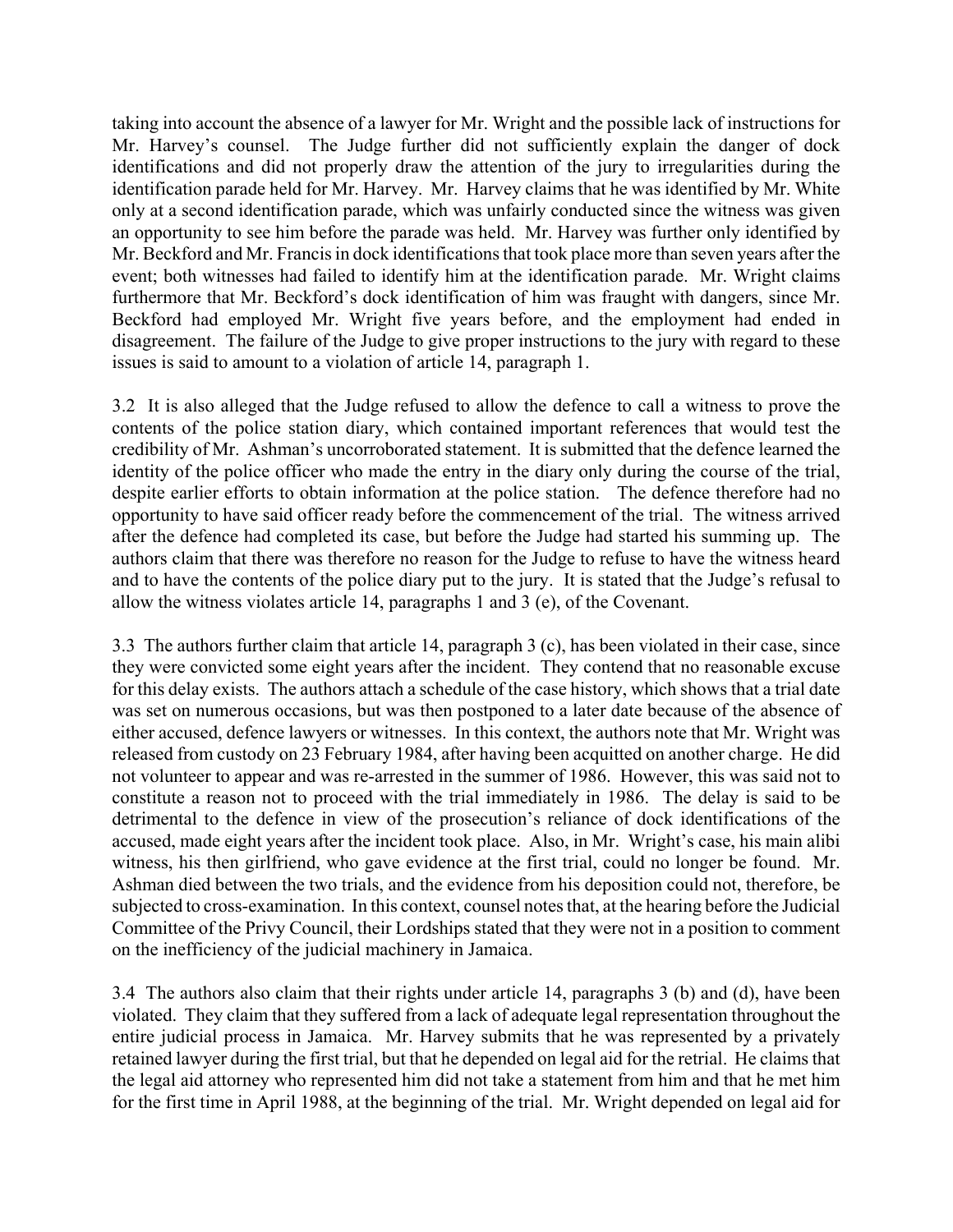the entire process; he was not represented at the preliminary hearing. It is submitted that the lack of preparation of the defence led to a failure to properly cross-examine the prosecution witnesses, to lack of communication between the authors and their lawyers and lack of attendance of witnesses for the defence. This is said to reflect the fundamental inadequacy of the Jamaican legal-aid system. In this context, the authors note that during the retrial the Judge criticized the defence on several occasions for not doing their work properly.

3.5 As regards the appeal, it is submitted that Mr. Wright was not informed about the date of the appeal hearing, that his lawyer did not consult him before the hearing, and that he only learned about the appeal when his lawyer informed him that it had failed. Mr. Harvey states that he was informed by his lawyer, on 17 August 1988, that he was not able to represent him before the Court of Appeal. A second letter, dated 18 October 1988, informed him that his appeal was dismissed. It appeared that his lawyer had represented him at the hearing, despite his earlier statement that he would not, and had conceded that he could not support the appeal. It is argued that this left the authors without effective representation at the appeal, thereby violating their right to a fair trial.

3.6 The authors also claim that the length of their detention in deplorable circumstances constitutes a violation of the Covenant, notably of article 10, paragraph 1. Reference is made to a report prepared by a non-governmental organization describing the conditions prevailing on death row in Jamaica. It is stated that the authors are given insufficient food of low nutritional value, that there is lack of access to recreational and sporting facilities and that the authors spend excessive time locked up in the cell. Mr. Wright submits that he fell ill and had to be taken to Spanish Town Hospital in March 1991.

# State party's submission and authors' comments thereon

4. By its submission of 18 November 1991, the State party argues that the communication is inadmissible on the grounds of failure to exhaust domestic remedies. It concedes that the authors have exhausted their criminal appeal possibilities, but argues that they have failed to pursue the remedy provided by the Jamaican Constitution. In this connection, the State party submits that articles 6, 7 and 14 of the Covenant are coterminous with sections 14, 17 and 20 of the Constitution. Section 25 of the Constitution provides that any person who alleges that any of his basic rights have been violated may apply to the Supreme Court for redress.

5. In his comments on the State party's submission, counsel refers to the Committee's jurisprudence that, in the absence of legal aid, the constitutional motion is not a remedy that needs to be exhausted for purposes of admissibility of a communication under the Optional Protocol.

# Issues and proceeding before the Committee

6.1 Before considering any claim contained in a communication, the Human Rights Committee must, in accordance with rule 87 of its rules of procedure, decide whether or not it is admissible under the Optional Protocol to the Covenant.

6.2 The Committee has taken note of the State party's claim that the communication is inadmissible on the grounds of failure to exhaust domestic remedies. The Committee recalls its constant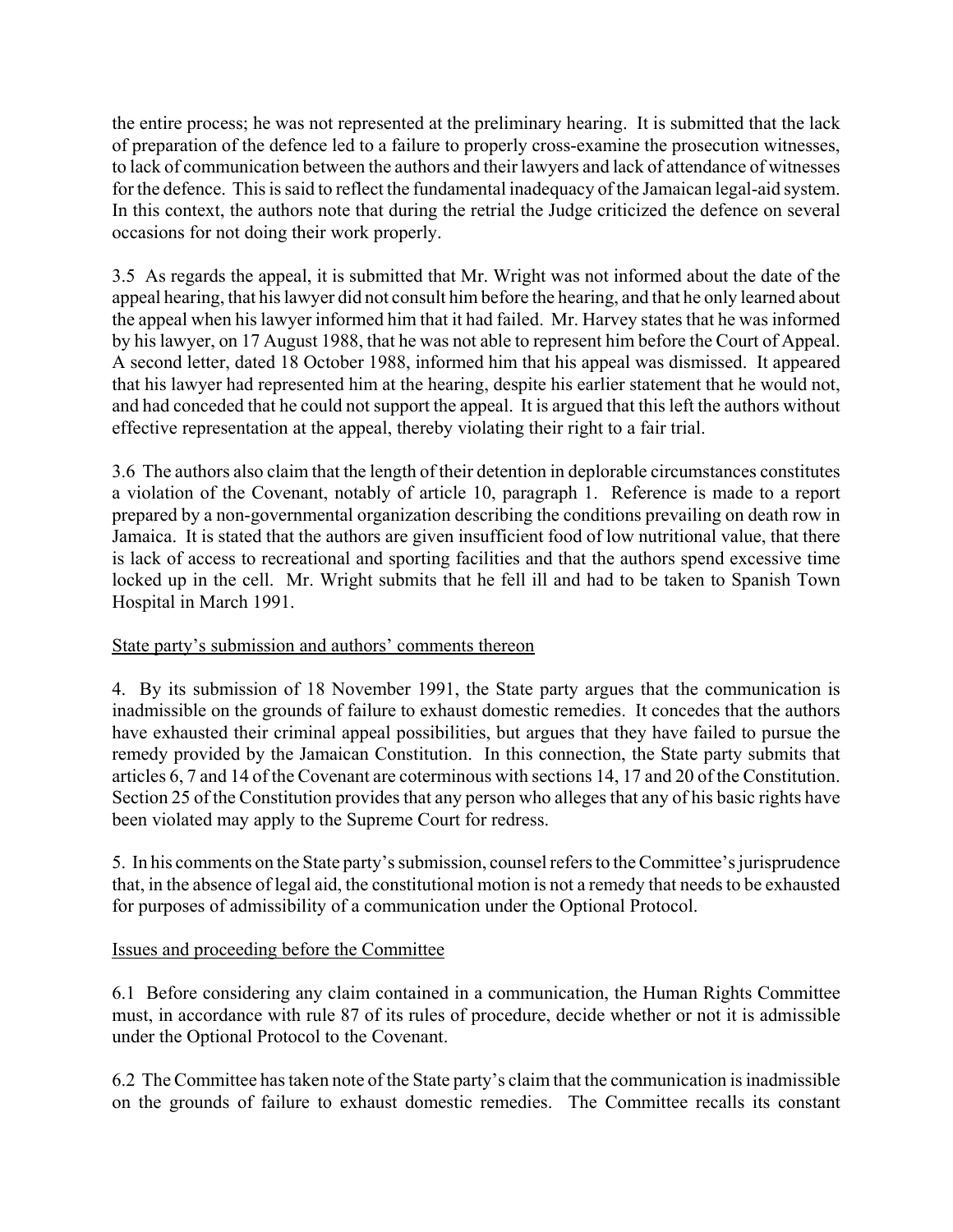jurisprudence that for purposes of article 5, paragraph 2 (b), of the Optional Protocol, domestic remedies must be both effective and available. The Committee notes that the Supreme Court of Jamaica has, in recent cases, allowed applications for constitutional redress in respect of breaches of fundamental rights, after the criminal appeals in these cases had been dismissed. However, the Committee also recalls that the State party has indicated on several occasions 1/ that no legal aid is made available for constitutional motions. The Committee considers that, in the absence of legal aid, a constitutional motion does not, in the circumstances of the instant case, constitute an available remedy which needs to be exhausted for purposes of the Optional Protocol. In this respect, the Committee therefore finds that it is not precluded by article 5, paragraph 2 (b), from considering the communication.

6.3 The Committee notes that part of the authors' claim relates to the instructions given by the Judge to the jury with regard to the evaluation of the evidence and the value of the identifications. The Committee reiterates that it is in principle for the appellate courts of State parties, and not for the Committee, to review specific instructions to the jury by the Judge, unless it is clear that the instructions were arbitrary or amounted to a denial of justice, or that the Judge manifestly violated his obligations of impartiality. The material before the Committee does not show that the Judge's instructions to the jury in the instant case suffered from such defects. That part of the communication is therefore inadmissible under article 3 of the Optional Protocol.

6.4 The Committee considers that the alleged lack of legal representation for Mr. Wright at the preliminary hearing, the claim that counsel in fact abandoned the appeal without prior consultation with the authors, as well as the delay of almost five years between the first trial and the retrial, may raise issues under article 14, paragraphs 3 (b), (c) and (d), of the Covenant, which should be examined on the merits.

6.5 The Committee considers, with regard to the authors' claim that their lengthy stay on death row, under allegedly deplorable circumstances, violates the Covenant, that the authors have failed to show what steps they have taken to bring this complaint to the attention of the authorities in Jamaica. That part of the communication is therefore inadmissible under article 5, paragraph 2 (b), of the Optional Protocol.

7. The Human Rights Committee therefore decides:

(a) That the communication is admissible in so far as it may raise issues under article 14, paragraphs 3 (b), (c) and (d), of the Covenant;

(b) That, in accordance with article 4, paragraph 2, of the Optional Protocol, the State party shall be requested to submit to the Committee, within six months of the date of transmittal to it of this decision, written explanations or statements clarifying the matter and the measures, if any, that may have been taken by it;

(c) That the State party shall be requested, under rule 86 of the Committeeís rules of procedure, not to carry out the death sentence against the authors while their communication is under consideration by the Committee. This request does not imply a determination of the merits of the communication;